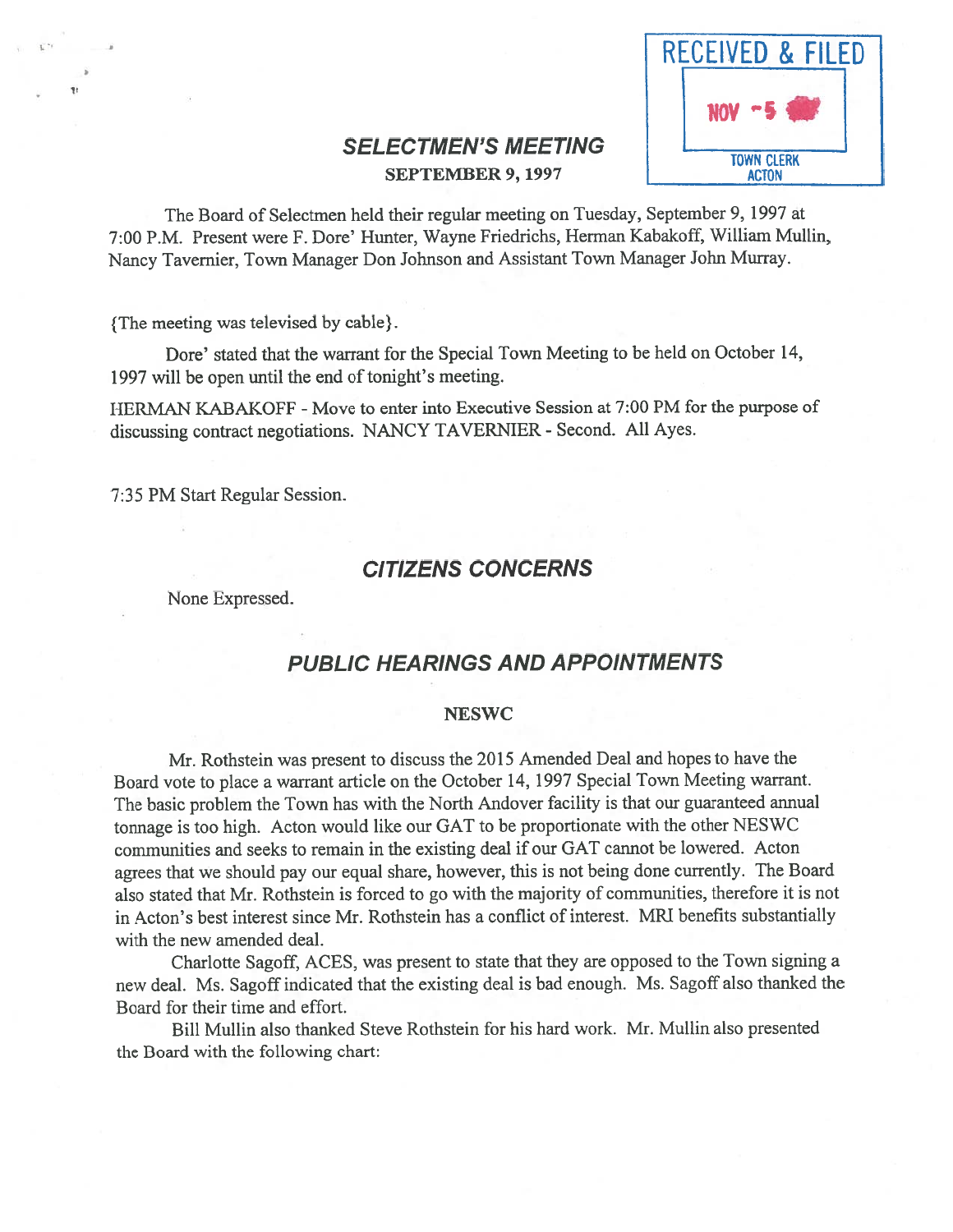| <b>PROJECTED SAVINGS</b> |  |
|--------------------------|--|
|--------------------------|--|

NESWC 125,000/yr 7% MRI 21,000/yr 15% WESTFORD 82,350/yr 12/14% PFM (@ 10%) 42,857/yr

I,,

Bill stated that this shows no benefit, no gain. Bill proposed <sup>a</sup> 10% reduction in new tip fee schedule, 50% sharing of revenues with <sup>a</sup> 5% annual growth, and <sup>a</sup> 50% reduction in GAT delta.

Nancy Tavernier thanked Steve Rothstein for decades of work and stated that she would recommend staying with the existing deal. Ms. Tavernier stated that the Board of Selectmen in 1997 are fully informed in respec<sup>t</sup> to the NESWC facility and have seen 12 years of broken promises and that we should not repea<sup>t</sup> history by signing up for additional years. Mr. Friedrichs and Mr. Kabakoff also expressed their displeasure with the existing contract and stated that they would also vote not to enter into <sup>a</sup> new deal. Mr. Hunter stated that he was on the school committee in 1981 when the Town entered this deal and stated that ifthe contract had been looked at closely the Town would never have entered this deal.

WILLIAM MULLIN - Move to take no action with respec<sup>t</sup> to placing on the Special Town Meeting warrant. WAYNE FRIEDRICHS - Second. UNANIMOUS VOTE.

NANCY TAVERNIER - Move the Board vote to stay with the existing NESWC Contract at this point in time. HERMAN KABAKOFF - Second. UNANIMOUS VOTE.

## ACTON BOXBOROUGH CELEBRATION JASMINE BRANDEIS

Ms. Jasmine Brandeis and Skip Kennedy, Co-Chairs of the AB Celebration Committee were presen<sup>t</sup> to seek Board endorsement for their planned activities on December 31, 1997. The committee was established in order to have an alternative to First Night activities in Boston. The committee is working hard at fundraising activities and plans entertainment for all ages. Buttons will be sold and the activities will take place between the Junior High and High School in <sup>a</sup> secured area. The committee has already received the endorsement from the Town of Boxborough Board of Selectmen, however, the School Committee would not endorse due to the fact that it is not an educational activity. The Board expressed their concern with parking and safety issues.

HERMAN KABAKOFF - Move to endorse AB Celebration Committee. NANCY TAVERNIER -Second. UNANIMOUS VOTE.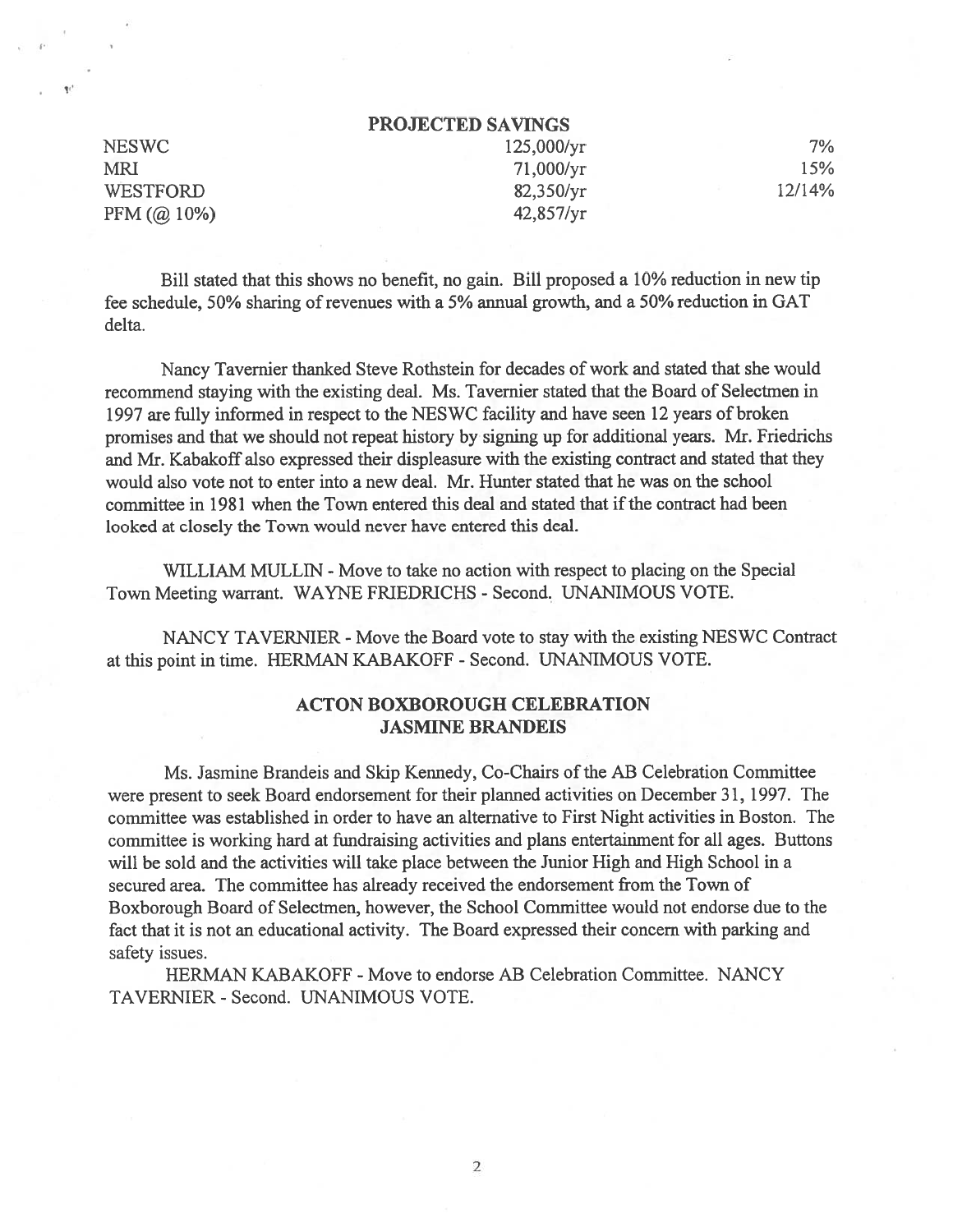# SELECTMEN'S BUSINESS

## RECREATION COMMISSION APPOINTMENT WILLIAM MULLIN AND MICHAEL MCQUEEN

Mr. Mullin stated that he is anxious to start up this committee due to the fact that enormous decisions will need to be made soon regarding the North Acton Recreation Area. NANCY TAVERNIER - Move to appoint William Mullin and Michael McQueen to the Recreation Commission with <sup>a</sup> term expiring June 30, 2000. HERMAN KABAKOFF - Second. UNANIMOUS VOTE.

## DRAFT REGULATIONS FOR DETERMINING SCHOOL UNDER PERFORMANCE AND DRAFT REGULATIONS FOR CHARTER SCHOOLS

The Board reviewed the draft regulations provided by the Department of Education and voiced their concern with section 1.06: Charter School Funding (10) which states that Towns would be responsible for busing students to charter schools. The Board wondered who would pay for this service and questioned if the Town would want to provide this service. NANCY TAVERNIER - Move to submit comments to the DOE expressing the Acton Board of Selectmen's view in regards to section 1.06: Charter School Funding (10) stating that we feel this item should be state funded. HERMAN KABAKOFF -Second. UNANIMOUS VOTE.

### WINDSOR AVENUE TRAFFIC STUDY

The Board discussed the results of the Windsor Avenue Traffic Study. The Board concurred with the study which eliminates one parking space in front of Century 21 and limits parking across the street. The Board asked staff to bring back their recommendation for the next Board meeting.

## HAARTZ CONSERVATION RESTRICTION APPROVAL

As <sup>a</sup> result of Town Meeting the area around Haartz was rezoned from residential to industrial in order to mitigate concerns from abutters. Haartz agreed to <sup>a</sup> conservation restriction to appease the neighbors. This has been approved by Town Counsel.

WILLIAM MULLIN - Move to approve conservation restriction. HERMAN KABAKOFF - Second. UNANIMOUS VOTE.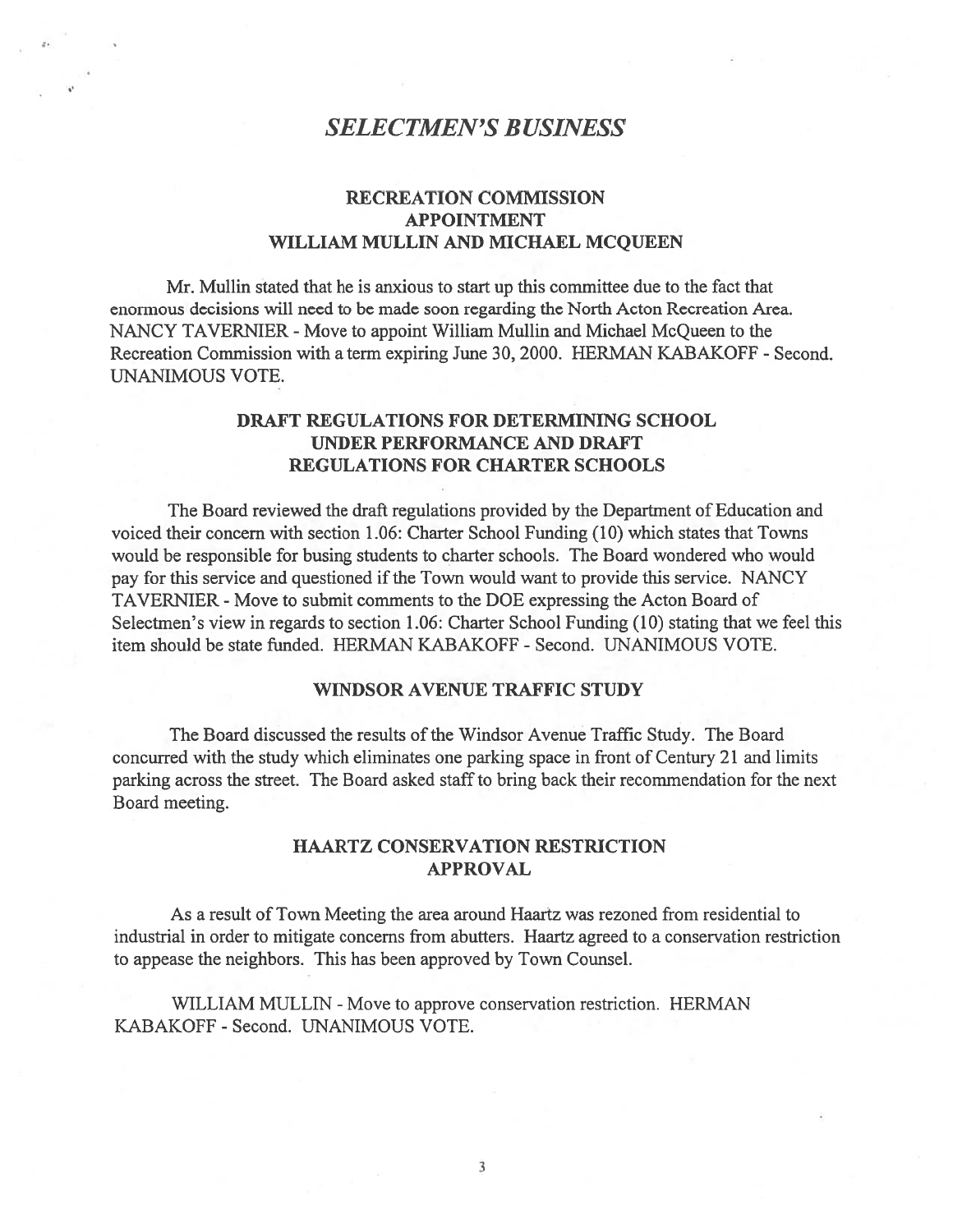## BOARD OF APPEALS LIN VS JONES APPEAL

Take no action.

# CONSENTA GENDA

HERMAN KABAKOFF - Move to accept the consent calendar items 8,9 and 11-14 as printed holding item #10 for discussion. WILLIAM MULLIN - Second. UNANIMOUS VOTE. Item #10 - Mr. Kabakoff questioned the site plan amendment addition of an ATM machine. Mr. Kabakoff questioned why two floors were needed. WILLIAM MULLIN - Move to accept item #10 subject to review by the Town Manager of the ATM location. WAYNE FRIEDRICHS -Second. UNANIMOUS VOTE.

## TOWN MANAGERS REPORT

#### MORRISON PROPERTY

The Board asked how the Morrison Land purchase would be financed. Staff recommends accessing the left over Boy Scout monies of approximately \$240,000 and make up the difference with the \$100,000 WR Grace money given to the Town for environmental protection services for a total of \$315,000. Four acres of the purchased land will be defined as environmental protection land. WILLIAM MULLIN - Move to take \$240,000 from the Boy Scout article and up to \$100,000 from the WR Grace environmental fund in order to fund the additional purchase price. NANCY TAVERNIER - Second. 4-1 (Herman voting no). Motion passes. Mr. Kabakoff stated that we should use all the \$100,000 from the WR Grace fund and use only \$215,000 from the Boy Scout fund since the Boy Scout article will not be turned to free cash and the WR Grace money will.

#### CENTRAL STREET CULVERT

The Board asked when the new culvert would be completed. Weather permitting Central Street will reopen in two weeks. The Board stated that the road closing has not been unpleasant.

#### SOUTH ACTON BRIDGE DEDICATION

The Board discussed plans for the South Acton Bridge dedication and also stated that Chuck Kostro should receive <sup>a</sup> special recognition from us for all his hard work and cooperation.

#### CROWN RESISTANCE DAY

Wayne Friedrichs to represen<sup>t</sup> the Board.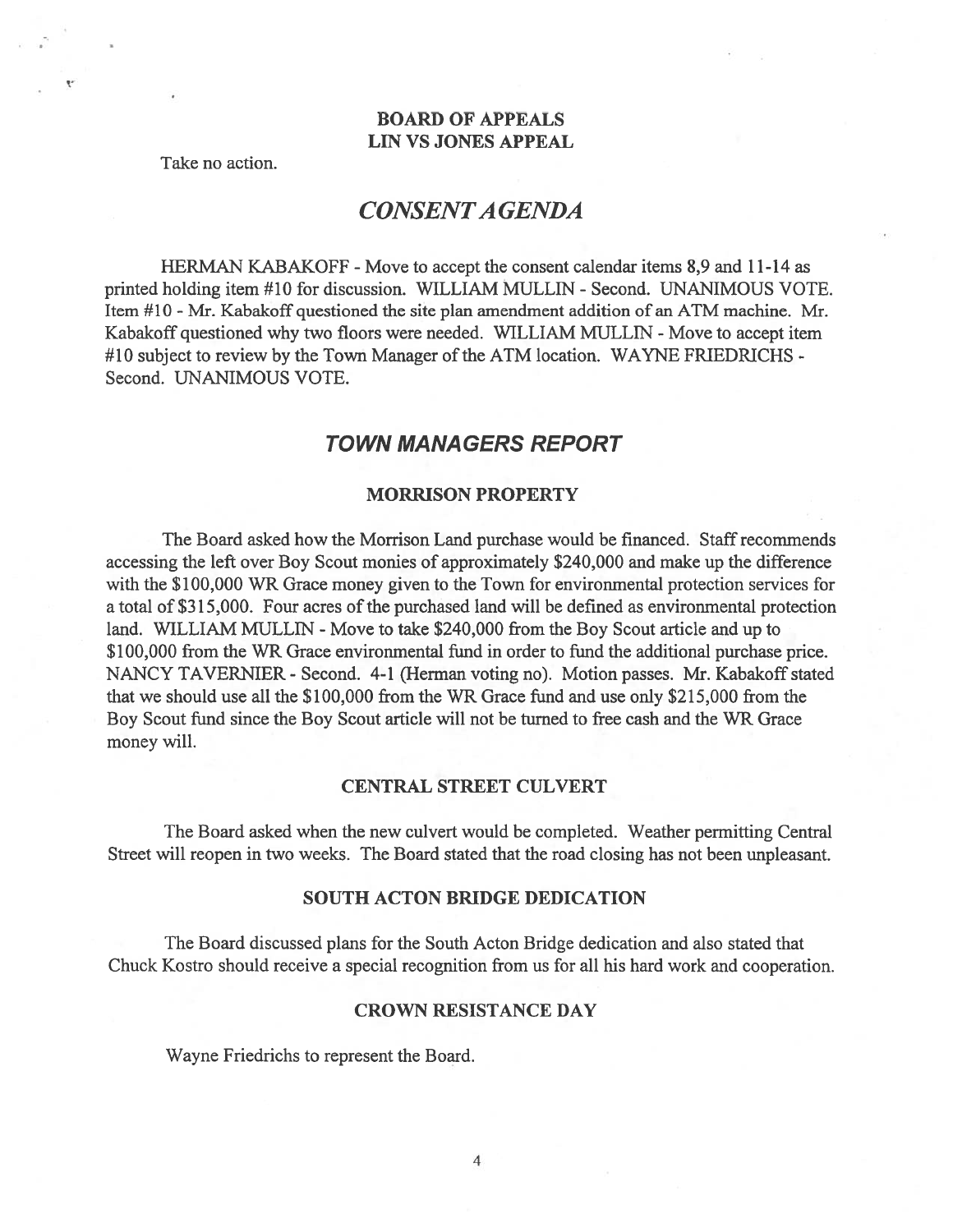## WARRANT ARTICLE CLOSURE FOR SPECIAL TOWN MEETING OCTOBER 14, 1997

WILLIAM MULLIN - Move to direct staff to mail the Special Town Meeting warrant to Acton residents. HERMAN KABAKOFF - Second. UNANIMOUS VOTE.

The Board asked staff to provide a financial analysis of the retirees health insurance by the next meeting and also provide <sup>a</sup> selectmen's summary. The Board stated that they needed to see these figures prior to <sup>a</sup> vote.

WILLIAM MULLIN - Move to approve and recommend ARTICLE 1 - MORRISON LAND. NANCY TAVERNIER - Second. UNANIMOUS VOTE. The Board assigned Bill Mullin to this article.

NANCY TAVERNIER - Move to place on consent and recommend ARTICLE 3 - RE-PURCHASE CEMETERY GRAVE LOT. HERMAN KABAKOFF -Second. UNANIMOUS VOTE.

WILLIAM MULLIN - Move to close warrant effective September 9, 1997 at 10:05 PM. NANCY TAVERNIER - Second. UNANIMOUS VOTE.

The Board stated that the Special Town Meeting on October 14, 1997 will begin at 7:00 PM

\* SPECIAL NOTE - Becca Keneally, Editor for the Acton Beacon and reporter to Board of Selectmen meetings stated that she has taken <sup>a</sup> position with the Winchester Star and will be leaving this week. Becca thanked the Board. The Board wished Becca luck with her new endeavor.

The meeting adjourned at 10:05 PM.

 $\mathcal{U} \rightarrow \mathcal{U}$ 

<u>because the contract of the contract of the contract of the contract of the contract of the contract of the contract of the contract of the contract of the contract of the contract of the contract of the contract of the c</u> II  $\bigcap_{i=1}^n A_i = \bigcup_{i=1}^n A_i$ Sheryl Ball

Recording Secretary 9\_9\_97.DOC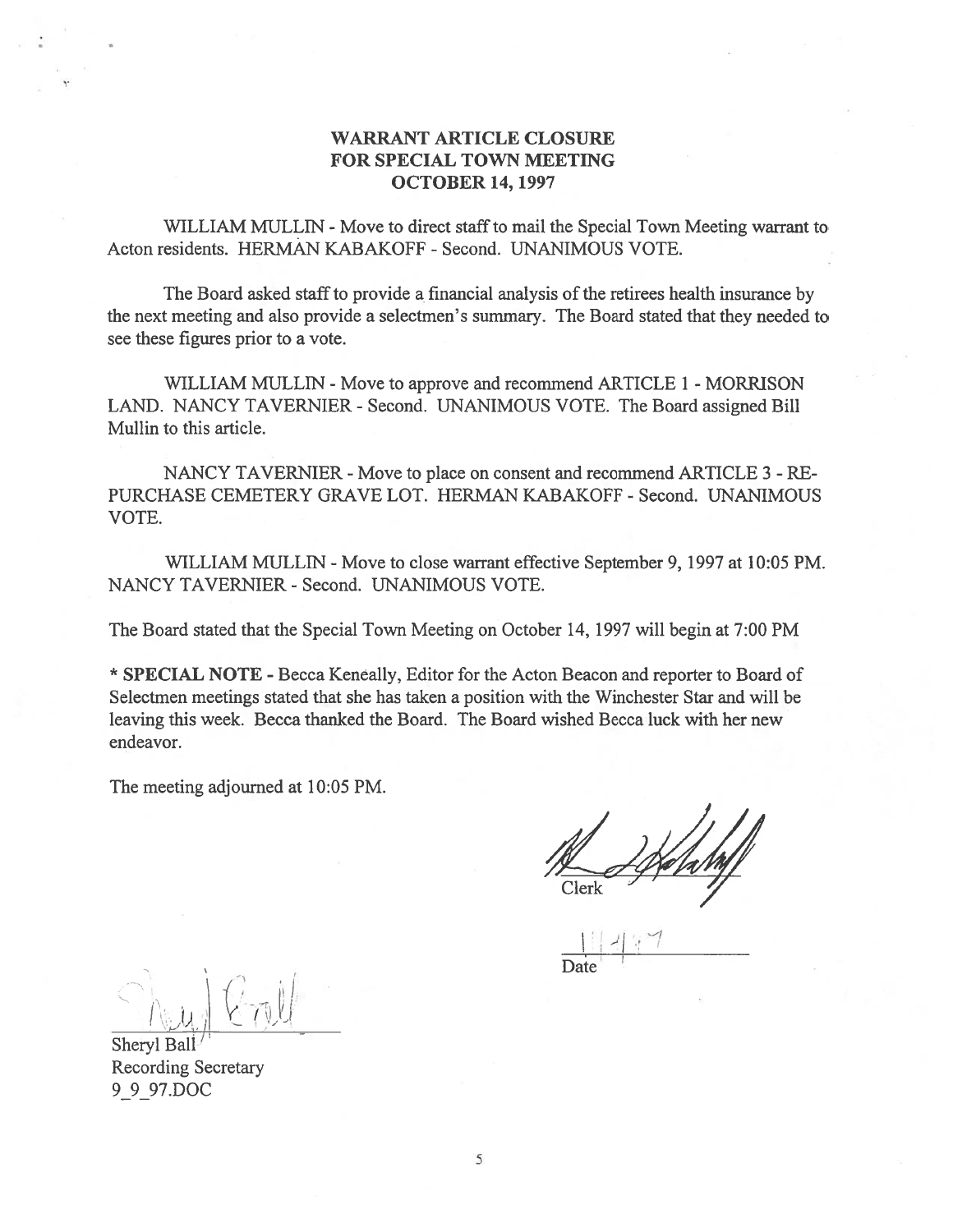September 5, 1997

TO Board of Selectmen

FROM: F. Dore' Hunter, Chairman

SUBJECT: Selectmen's Report

# AGENDA

## Room 204 September 9, 1997 7:00 P.M.

EXECUTIVE SESSION

7:00 PM -7:30 PM

## I. CITIZEN'S CONCERNS

## II. PUBLIC HEARINGS & APPOINTMENTS

1. 7:30 NESWC - Open Session Discussion-

2. 7:45 JASMINE BRANDEIS - FIRST NIGHT - Ms. Brandeis will be in to update the Board on the activities of the First Night Organizers.

## III. SELECTMEN'S BUSINESS

3. RECREATION COMMISSION - Enclosed please find information regarding appointments to the Recreation Commission for Dr. McQueen with <sup>a</sup> term to expire 6/30/2000, and Selectmen Mullin for Board action.

4. DRAFT REGULATIONS FOR DETERMINING SCHOOL UNDER-PERFORMANCE AND DRAFT REGULATIONS FOR CHARTER SCHOOLS - Enclosed please find materials in the subject regard for Board comment.

5. WINDSOR AVE. NEIGHBORHOOD TRAFFIC CIRCULATION STUDY DISCUSSION

6. HAARTZ CONSERVATION RESTRICTION APPROVAL - Enclosed <sup>p</sup>lease find documents for Board signature.

7. BOARD OF APPEALS - Enclosed please find correspondence from Town Counsel regarding an appeal from <sup>a</sup> decision of the Board of Appeals.

## IV. CONSENT AGENDA

8. ACCEPT MINUTES - Enclosed please find minutes of June 24 and July 15, 1997.